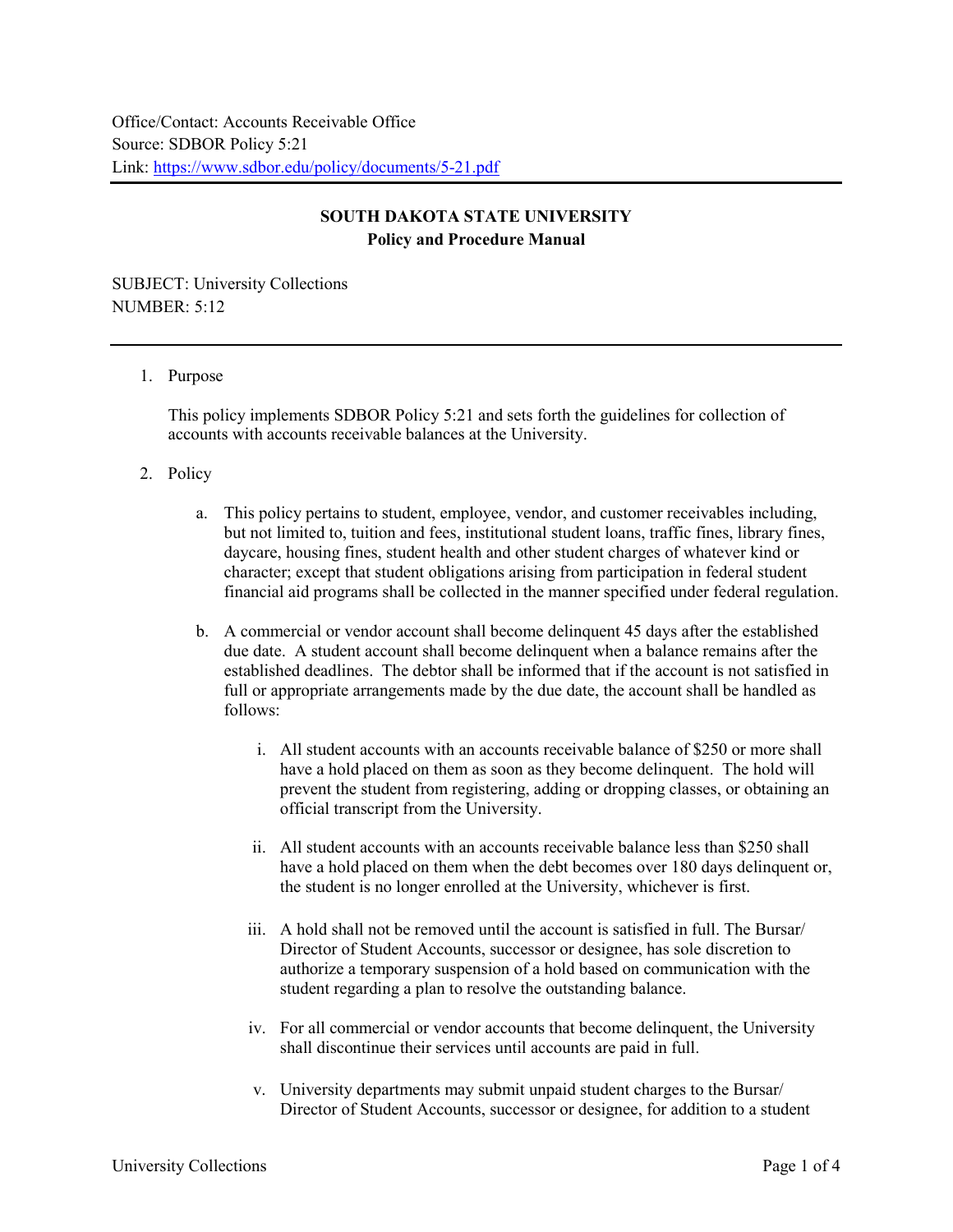account with appropriate documentation, including a record of at least three (3) contacts to the debtor, with at least two (2) of them being in writing. Once added to a student account, these charges may trigger a hold.

- c. Collection of student, commercial or vendor accounts shall proceed according to the following schedule:
	- i. Accounts less than \$250:
		- 1. Accounts that are less than \$250 shall be handled in accordance with the applicable collection procedures maintained by the University Accounts Receivable Office, which shall consist of a minimum of three (3) contacts to the debtor, with at least two (2) of them being in writing.
		- 2. When the University's collection efforts are exhausted, the account may be referred to a collection agency under contract with the University or to the State of South Dakota's Obligation Recovery Center. Debtors will be responsible for all collection fees incurred including, but not limited to, attorney fees and court costs. Collection agencies will also report the incident to the three (3) major credit bureaus.
		- 3. When collection efforts are exhausted and the account is at least two (2) years delinquent, the account will be submitted to the State Board of Finance to be written off in accordance with procedures established by the State Board of Finance.
		- 4. The hold shall remain on a debtor's record even after the account is approved for write-off, which will prevent the debtor from receiving services from the University or other SDBOR institutions until the debt is satisfied.
	- ii. Accounts that are \$250 or more:
		- 1. Accounts that are \$250 or more shall be handled in accordance with the applicable collection procedures maintained by the University Accounts Receivable Office, which shall consist of a minimum of three (3) contacts to the debtor, with at least two (2) of them being in writing, one (1) by registered mail. The collection process on accounts of \$250 or more shall be completed within 180 days from the date the account became delinquent.
		- 2. When the University's collection efforts are exhausted, the account shall be referred to the State of South Dakota's Obligation Recovery Center for collection efforts. Debtors will be responsible for all collection fees incurred including, but not limited to, attorney fees and court costs. Collection agencies will report the incident to the three (3) major credit bureaus.
		- 3. When collection efforts by the Obligation Recovery Center have been exhausted and the account has been referred back to the University, the account will be submitted to the State Board of Finance for write-off in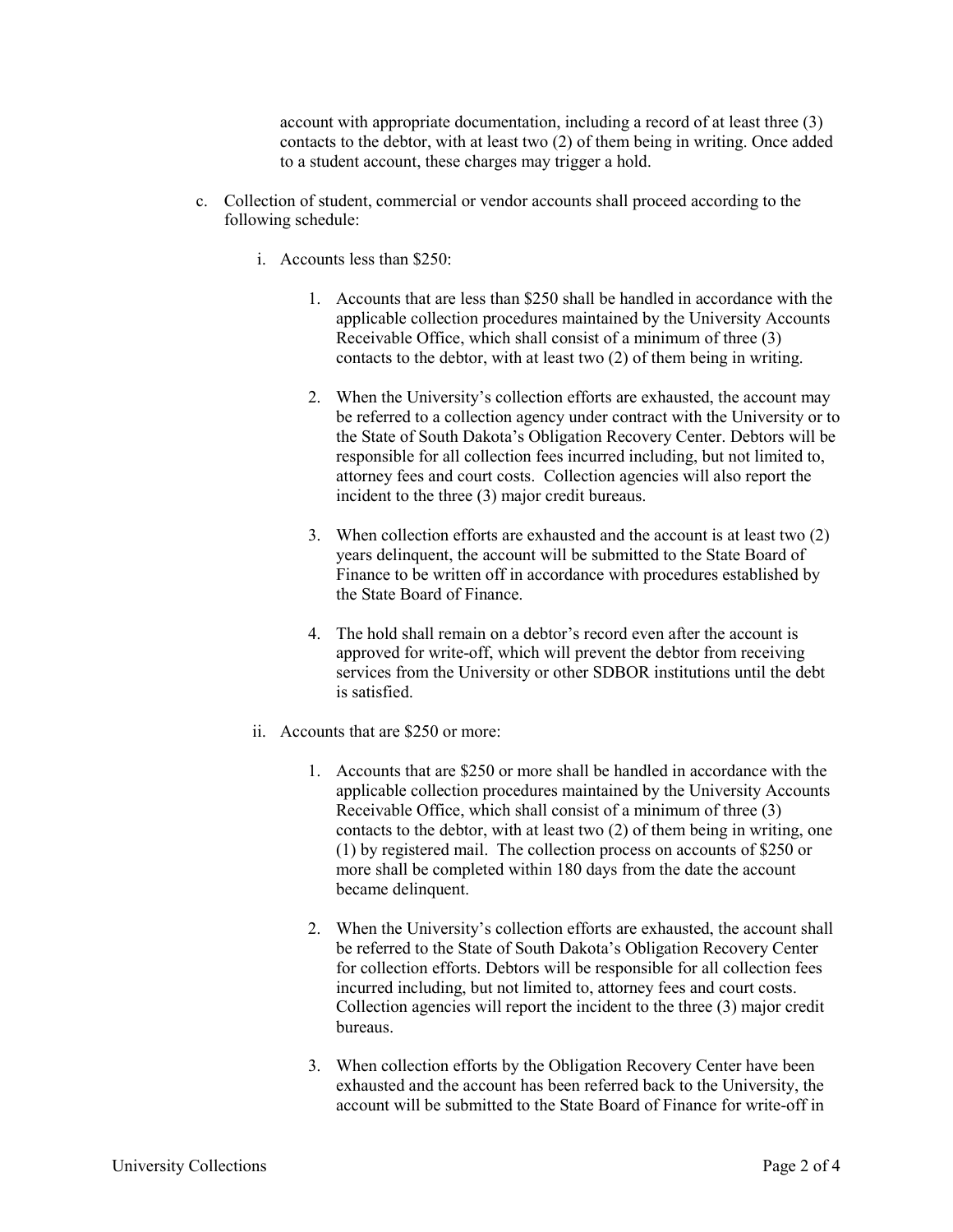accordance with procedures established by the State Board of Finance.

- 4. The hold shall remain on a debtor's record even after the account is written off, which will prevent the debtor from receiving services from the University or other SDBOR institutions until the debt is satisfied.
- d. University employee debts to the University may be satisfied through voluntary or involuntary deductions from salary, or they may be referred to a collection agency.
	- i. University employees shall be billed for debts to the University in the same manner as others who owe monies to the University.
	- ii. Where University employees fail to respond to demands for payment, the University may refer the matter to a collection agency, or it may:
		- 1. Notify the debtor-employee that their monthly salary will be reduced to cover the amount owing, plus interest, beginning with the salary earned during the month following that in which the notice is sent.
		- 2. The notice sent to debtor-employees shall fix a time for an informal meeting between the Vice President for Finance and Business, or designee, and the employee to discuss the debt and its resolution.
			- a. The meeting shall be scheduled no later than ten (10) working days prior to the date of the first deduction.
		- 3. If the debtor-employee contacts the University in response to such notice, the University may work out mutually acceptable terms for the use of salary deductions to repay all sums owing.
		- 4. If the debtor-employee fails to respond to the notice, or if no mutually acceptable agreement is reached, the University may recoup its claim from the debtor-employee's salary beginning with the installment payable for services provided during the month following that in which the notice was sent.
		- 5. Deduction from salary may be in such amounts needed to satisfy the debtor-employee's obligations to the University; provided that the deductions from salary shall comply with the priorities and limitations on deductions from wages established by SDCL Ch. 21-18.
	- iii. Debtor-employees may challenge such deductions under grievance procedures established in SDBOR policy.
		- 1. If an employee succeeds in showing the deductions have been improper, the University shall make a lump sum payment of the amount deducted, plus interest from the time of the deduction.
- e. The University is authorized to assess interest on delinquent accounts at the Category F specified in SDCL § 54-3-16.